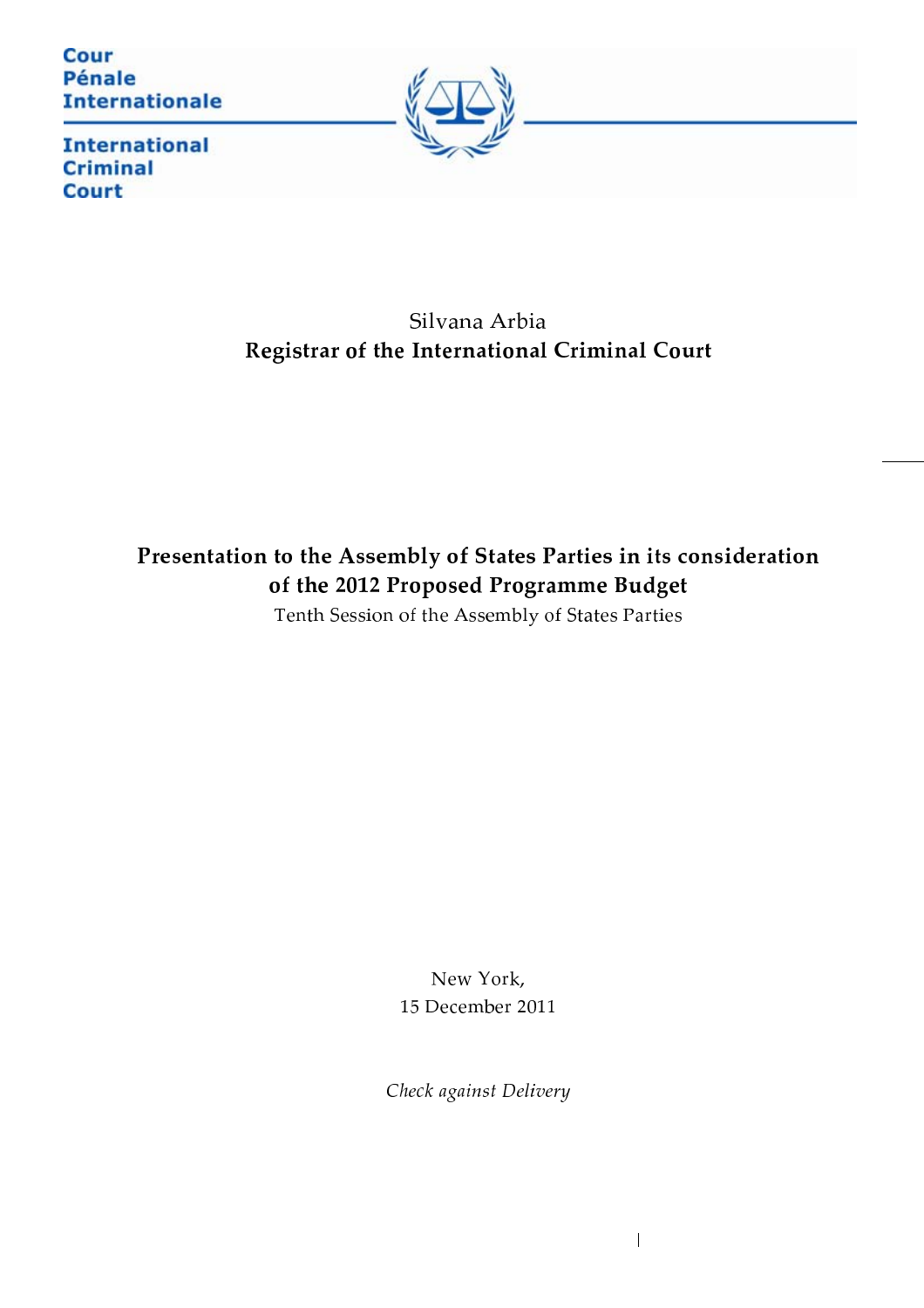Madam President of the Assembly of States Parties, Excellencies, Distinguished delegates, Ladies and Gentlemen,

It is a great honour to address the tenth session of the Assembly of States Parties to the Rome Statute, a session that marks a milestone in the development of the International Criminal Court.

Let me first congratulate the newly elected Judges and the newly elected Prosecutor of the Court, as well as welcome the new President and Bureau of this Assembly.

As it has already been mentioned, the coming year the Court celebrates its tenth anniversary and in doing so, we must look into the future and continue our fight for a world without impunity for the most serious crimes and were victims can access to justice and reparation. We must also look into our present to take stock of our lessonslearned and celebrate our remarkable achievements; and we must look into the past in order to not lose perspective and never take for granted the immense achievement that this institution constitutes for the peace, security and well-being of humanity.

I am pleased that the States have recognized during the General Debate that the Court is now stronger, more universal and more respected than ever. The Court is a wellestablished judicial institution fulfilling its central role as an essential element of the international peace and security system and a key instrument in combating impunity.

As in past years, 2011 has been a momentous and challenging year for the Court.

The unanimous referral from the UN Security Council and the unprecedented opening of an investigation of the basis of the acceptance of jurisdiction by a non-State Party have moved the Court from 5 to 7 situations, we have increased to 6 persons in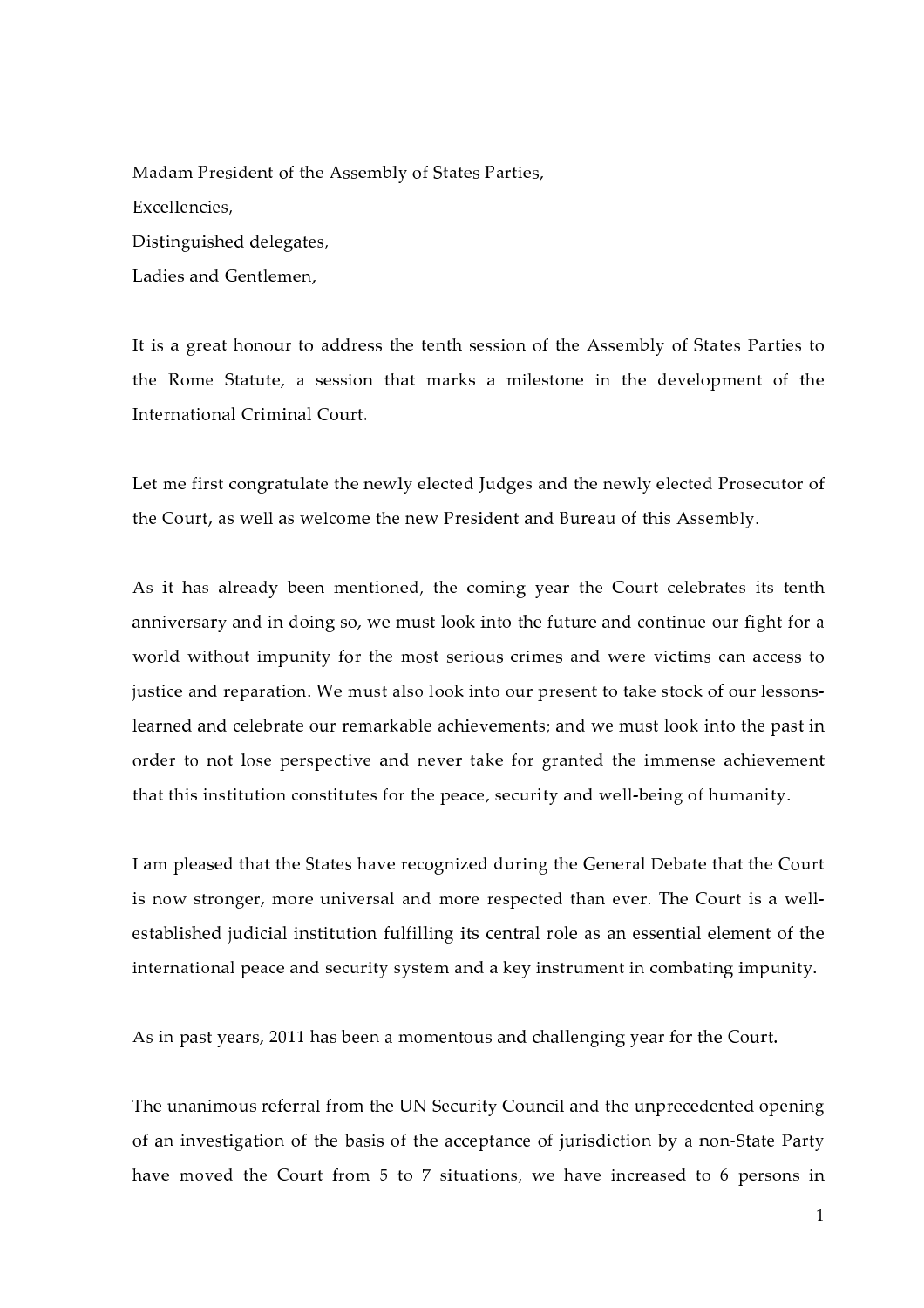detention, in addition, we witnessed an increase from 2 to 8 suspects appearing voluntarily before the Court, 3 trials running simultaneously, the commencement of pre-trial proceedings in four new cases and one trial has ended and is now in the deliberation phase, bringing us close to the conclusion of a full judicial cycle.

### This unprecedented pace of developments has taken us to an approximate 40 per cent increase in the Court's judicial work in a period of less than 12 months.

Madam President.

Let me start the presentation of the 2012 proposed programme budget of the Court by acknowledging our common goal to continue to build an efficient and effective institution that can deliver fully its mandate. The Court continues to make all efforts to keep growth to the absolute minimum and linked solely and directly to an increase in its judicial activity. Reductions have been made where they could be made, savings have been found through efficiencies and reallocation of resources which will enable us to optimize our capacity.

I wish to strongly emphasise that the Court is acutely aware of the difficult financial situation currently affecting many States and I fully understand the drastic measures that many governments are taking.

States entrust us with making optimal use of the resources which they grant us every year to fulfil the mandate of the Court. The Court takes this mandate seriously, and looks for every opportunity to find further efficiencies and savings in our operations and has proactively engaged in internal reforms that are cost-saving and more importantly improve the efficiency of the Court.

For example, most recently, the strategic review of the field operations, which facilitated a cost-neutral absorption of increased workload; the proactive review of the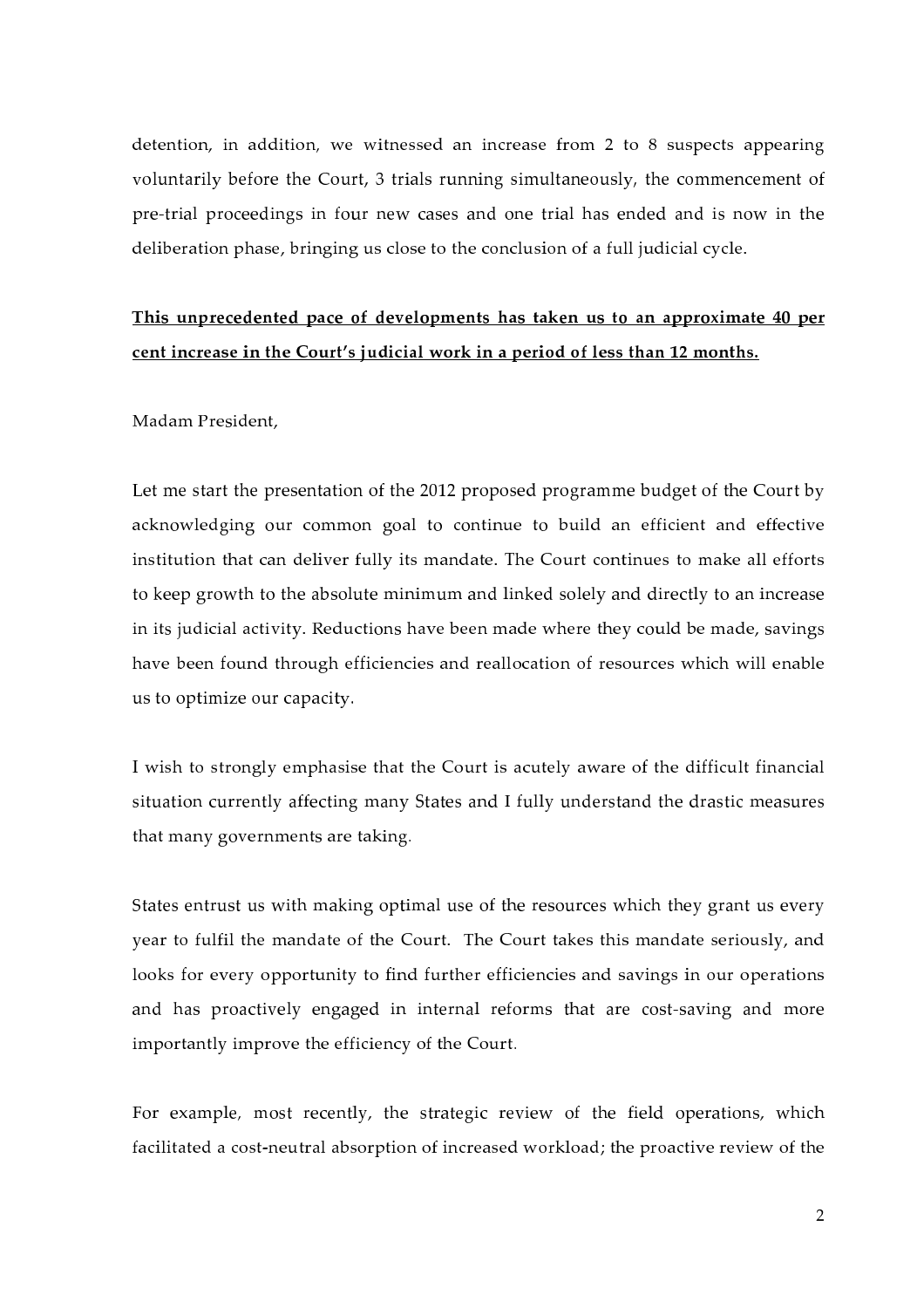legal aid system with the potential to deliver further savings in the near future; and, the ongoing rotation of resources to cope with new activities.

In fact, had the Court had the same level of activity as that foreseen for the 2011 budget, the Court would have presented a budget with an overall reduction of at least  $\epsilon$  2.5 million. We will continue to report the efficiencies achieved to the Committee on Budget and Finance, which has praised the Court for its efforts in this regard.

We welcome the continued engagement with States on how to manage increasing costs for known drivers and new situations in a manner that is respectful of the judicial independence of the Court and mindful of the trust of States in its senior officials

Madam President.

As approved by this Assembly at its last session, the Court's budget for 2011 is  $\epsilon$  103.6 million. The forecast implementation rate of the regular budget to the end of the year is 98.8 per cent based on a projected expenditure of approximately  $\epsilon$  102.3 million. Details have been circulated to the Secretariat of the ASP on 9 December 2011.

In regards to the contingency fund, the cost initially estimated for unforeseen activities was of  $\epsilon$  8.5 million, but it is now estimated that these costs will be in the region of  $\epsilon$  5.3 million.

Considering the implementation rate of the 2011 budget which reflects the efforts made by the Court to first absorb costs notified under the contingency fund within our existing resources, it is estimated that the actual access to the contingency fund will be a significantly less, in fact only  $\epsilon$  3.2 million.

This very limited access to the contingency fund is a testament to the Court's constant search for efficiencies.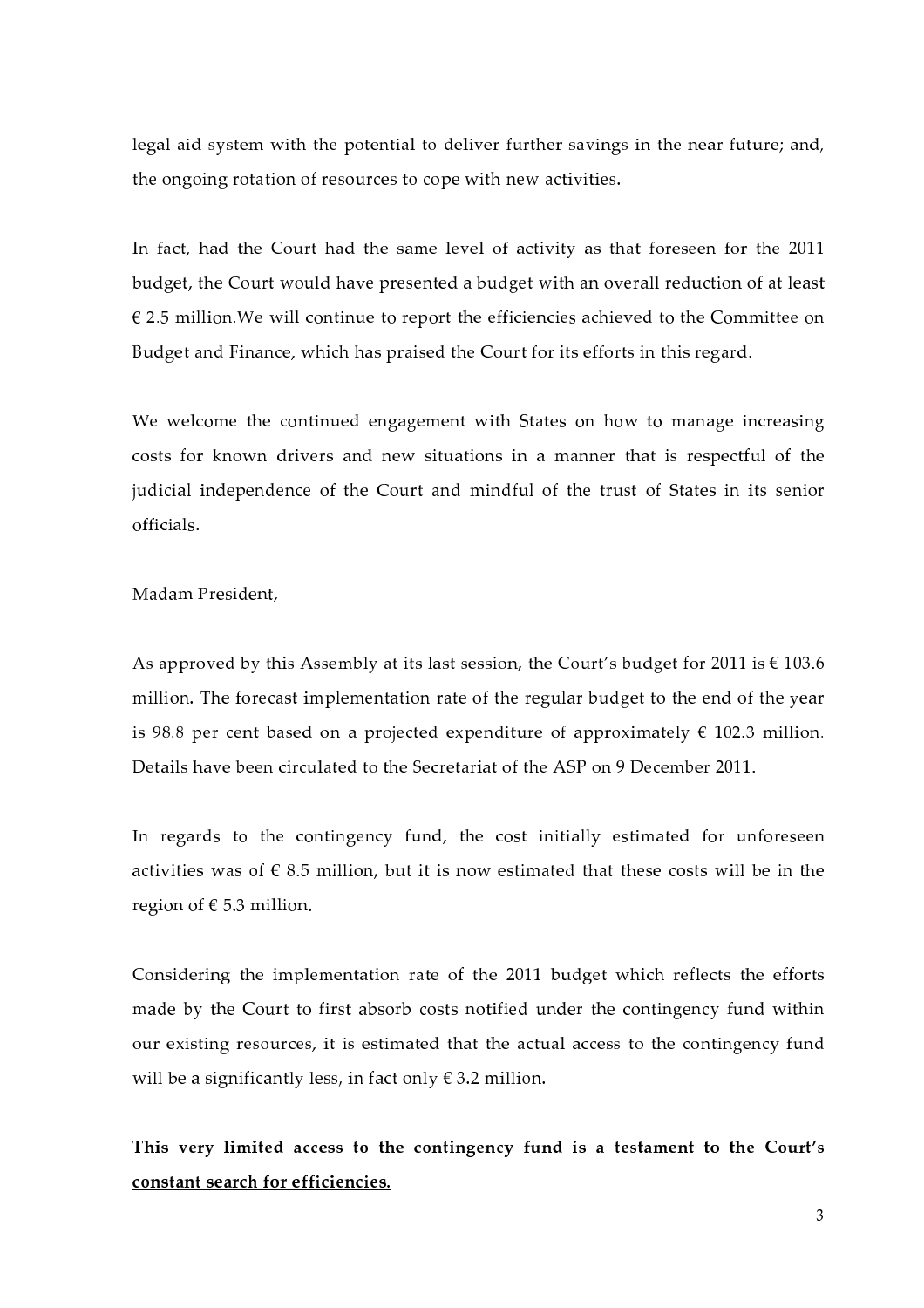Madam President.

# Today the situation is very different to the one that underpinned the budget submission in July.

The initial budget assumptions are established in January. Since then, revisions were necessary in light of the referral from the Security Council of the situation in Libya in February, the significant developments in the Kenya and Darfur situations, the warrants of arrest in the Libya situation. Even after the submission of the budget, new events have arisen, including the death of one of the suspects and the arrest of another in the Libya situation, and the opening of the investigation in Côte d'Ivoire resulting in the transfer of a suspect just two weeks ago.

#### This perfectly exemplifies how quickly events that require the Court's intervention evolve.

As a result, I presented in July a proposed programme budget for  $\epsilon$  117 million. In December, we have presented a supplementary budget for the situation in Côte d'Ivoire for  $\epsilon$  4.4 million and the 2GV costs for the permanent premises project for €900,000.

Let me now explain what have been the main cost drivers behind our proposals.

The sole increases in the budget are the situations in Libya and Côte d'Ivoire, the necessary increase for legal aid for the defence and victims, and the costs of the compliance with the UN Common System.

I will first refer to the situation in Libya.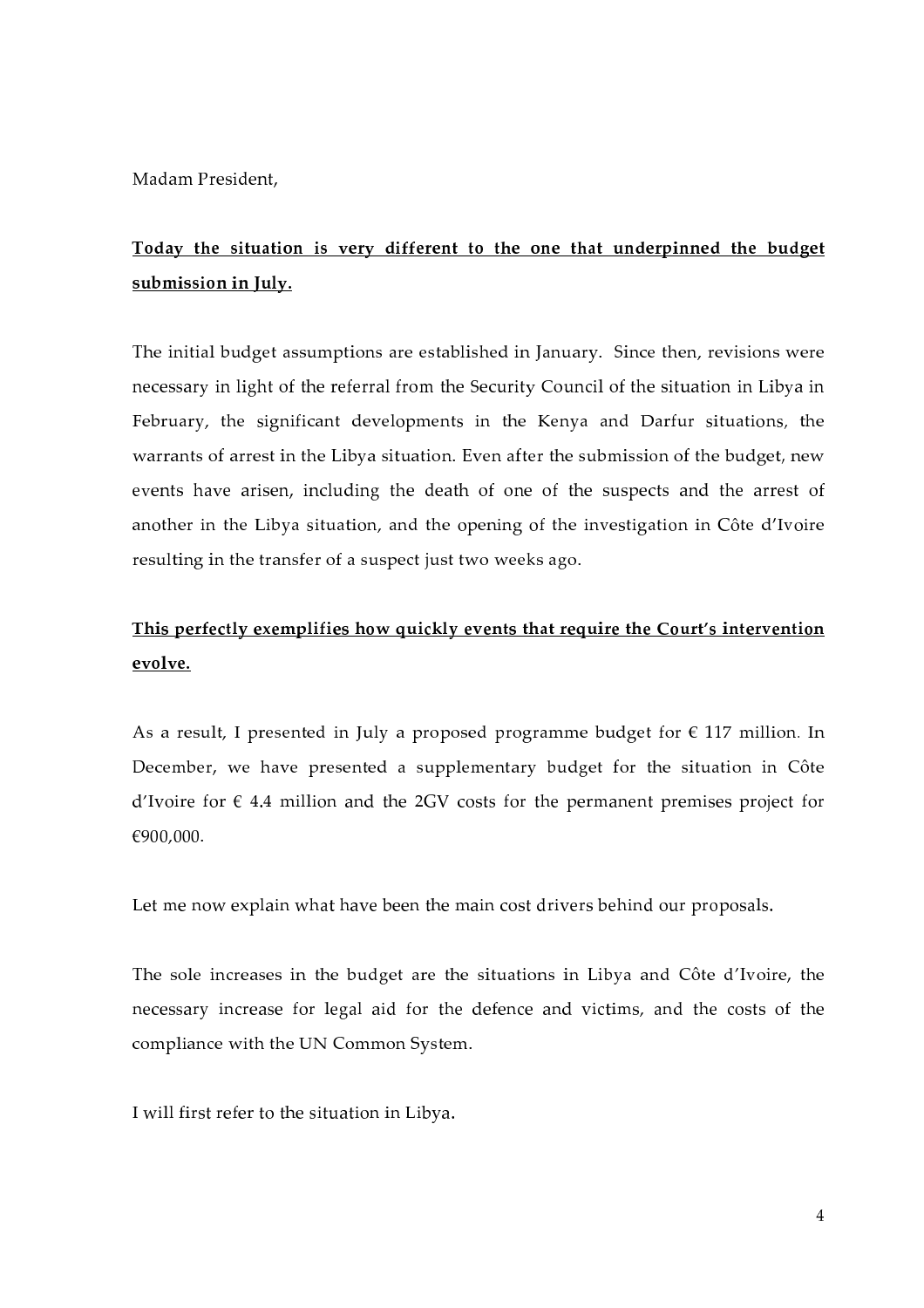As you are aware, both referrals to the ICC from the UN Security Council in regards to Libya, as before in Darfur, have explicitly stated that none of the expenses incurred in connection with the referrals shall be borne by the UN and as such, costs shall be borne by the ASP. These costs were included in the proposed programme budget in the amount of  $E$ 7.2 million.

Since then, in response to a recommendation of the Committee on Budget and Finance and in light of the well-known developments in the situations in Libya I have continued to coordinate with the Office of the Prosecutor and other organs on the possible budgetary consequences. In this context, I have proactively submitted a document to the CBF identifying resources associated with activities dependent upon a number of external factors that could potentially reduce the resource requirements.

The CBF has considered this matter and will provide its recommendation on the funding of these activities for the consideration of this Assembly.

Madam President.

The Court has presented a supplementary budget proposal for an additional  $\epsilon$  5 million. This proposal includes the resources needed in 2012 for the new situation in Côte d'Ivoire, as well as, approximately  $\epsilon$  900,000 for the 2GV costs transferred from the Permanent Premises Project upon a request by the Oversight Committee on Permanent Premises. How to fund these latter costs are a matter for the consideration of this Assembly.

Only in October, after the CBF had already considered the Court's proposed programme budget, Pre-Trial Chamber III authorised the opening of an investigation in Côte d'Ivoire. The Court's objective has been to submit a document with the highest possible degree of certainty within a reasonable timeframe. The preparation of the proposed provisions for Côte d'Ivoire proved a challenge as the situation and the case evolved quite rapidly rendering assumptions obsolete from one day to the other.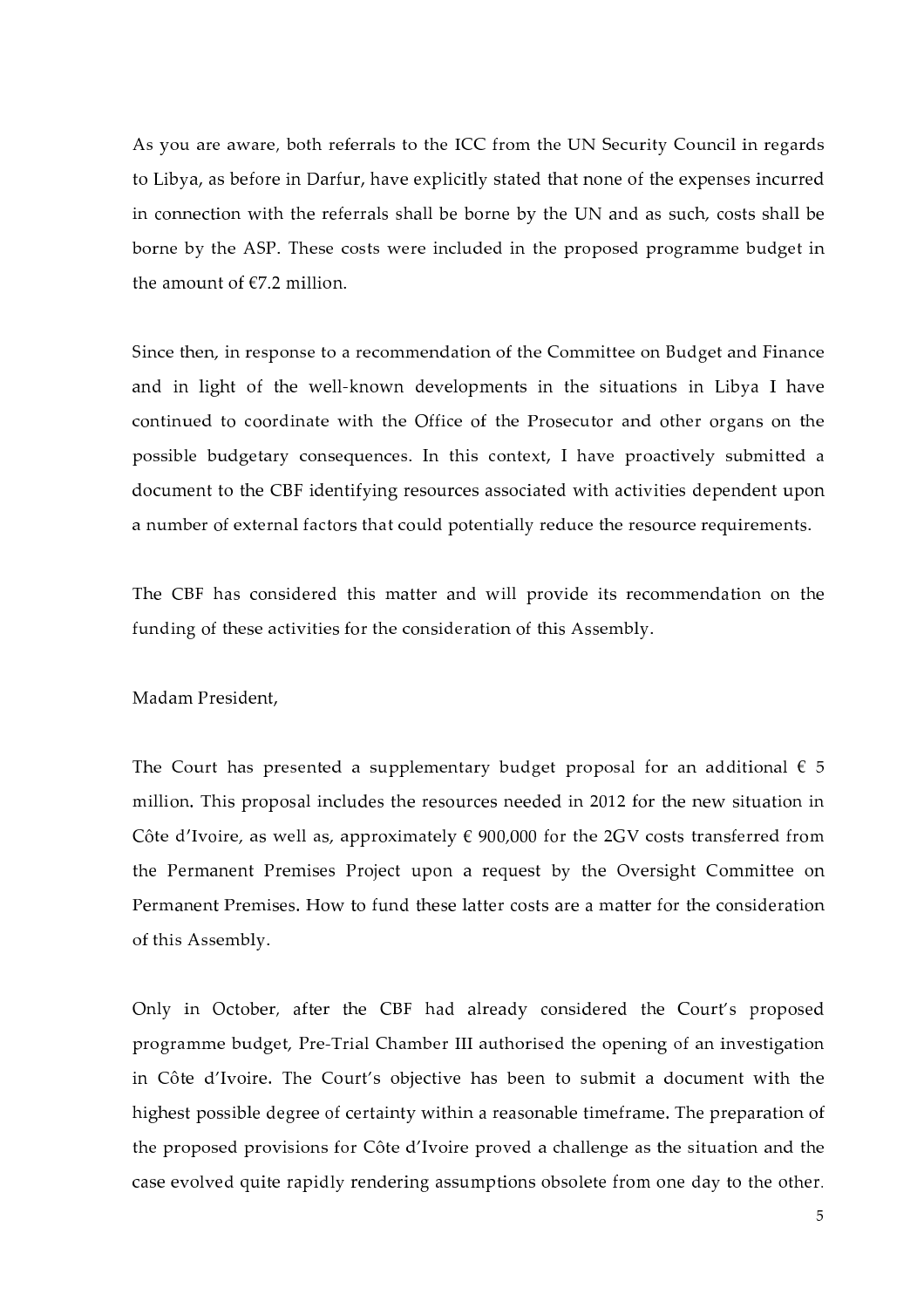Furthermore, the Court was not in a position to submit concrete figures or assumptions for 2012 without disclosing information which at the time remained confidential.

In this spirit, the Court presented the most accurate estimate it could on the same day as the initial appearance of the suspect where the tentative date for the confirmation hearing was determined.

The CBF has examined the proposal and has presented recommendations for the consideration of this Assembly.

Madam President.

An additional cost driver is that of legal aid.

The unavoidable increase in legal aid results from the direct application of the currently adopted legal aid system. The Registry is mandated in accordance with rule 21 of the Rules of Procedure and Evidence to provide support to the defence and representatives of victims and administer their legal fees.

Whilst the CBF recommendation endorsed by the ASP was to initiate a review process of the legal aid system once the first judicial cycle had been completed, I have myself brought forward the review of the current system. Consultation on this review will continue during 2012. In the meantime, I have submitted the preliminary findings to the States

I must stress however, that the most effective way to achieve substantial reductions in the costs for legal aid is by ensuring adequate cooperation from States in the tracing and recovery of the assets of suspects and accused individuals.

Let me now address the issue of staff costs.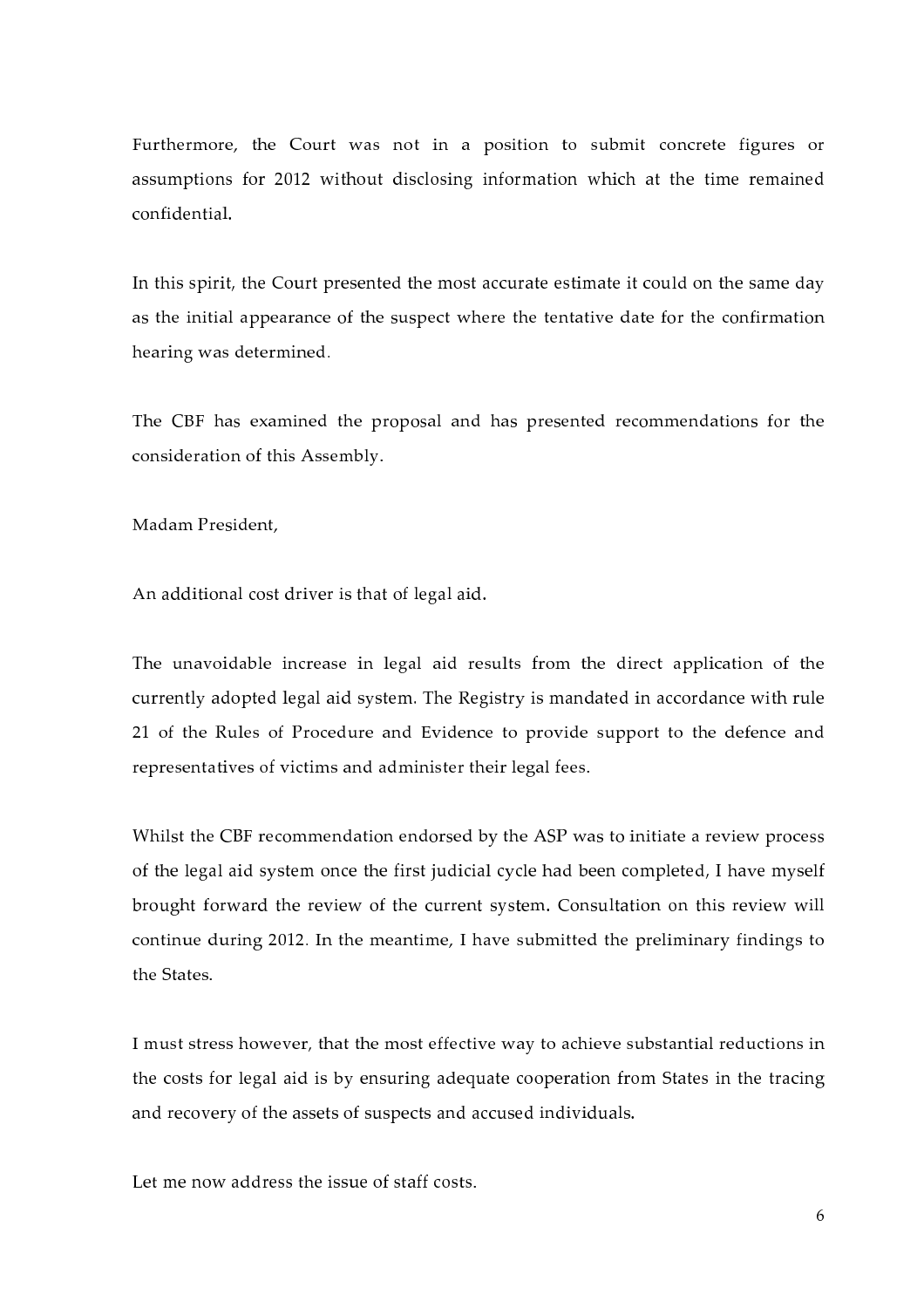The core asset and the largest expense of the Court is its human capital which is unique in terms of their expertise and valuable in terms of their commitment to the mission of the Court. There has been no increase in established posts in the budget proposal. The only increases are a result of the compliance with the UN Common System as in previous years. I have taken note of the suggestions of some states to reduce remuneration and entitlements, however, States should be mindful that the CBF recommendations already have a significant impact on staff costs.

In this regard, I would recall that this Assembly with due diligence resolved that the Court should participate in the UN pension fund the requirements of which are to apply the UN Common System. I therefore caution any short-term measures that will undoubtedly have legal repercussions and lead to negligible budgetary savings. I rather encourage States to address this matter through the appropriate forum, that is, at the UN General Assembly. This will enable the organisation to attract the most competent staff in an increasingly competitive market, favour staff mobility within the system. Furthermore, joining an existing system represents the most efficient solution for States rather than establishing and administering a new one.

#### Madam President,

I would like to briefly address the impact of the CBF recommendations resulting from its 17th regular session in August this year.

But before doing so, I would like to express my deep appreciation for the very important and positive work of the Committee on Budget and Finance and for its technical analysis of the Court's budget proposal for 2012. In this context, I also express my deep appreciation and gratitude to Ambassador Klaus Korhonen who has taken up the difficult task to facilitate the complex budgetary discussions.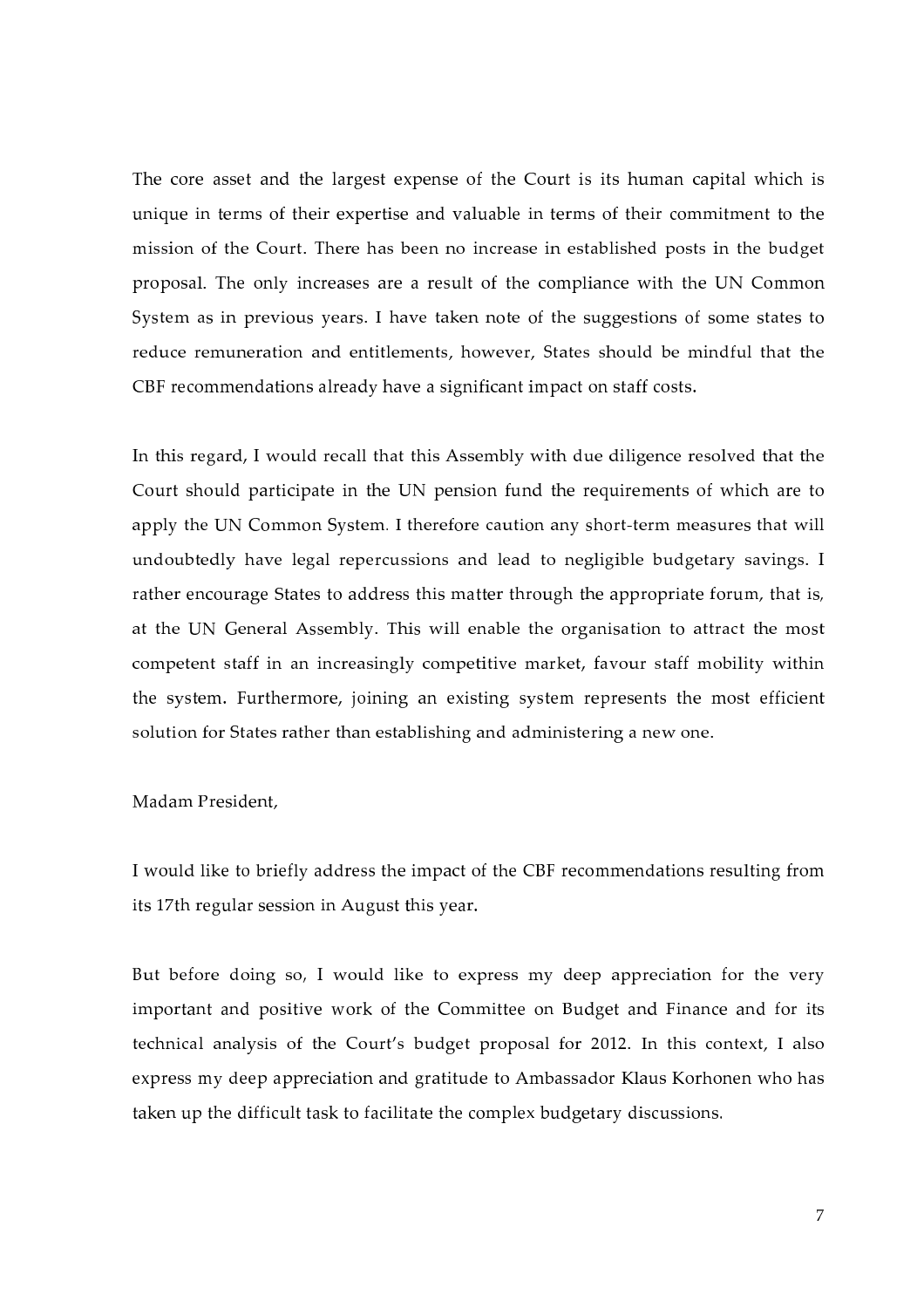In particular, I note the departure of Mr. Santiago Wins from the Committee. I thank him for his valuable contributions as both Chairperson of the Committee and as one its founding members. I am sure his work will provide an important legacy for our institution.

The report of the Committee of its  $17<sup>th</sup>$  session was a culmination of a thorough and detailed technical review of the budget proposals with the Court. As a result, the Committee recommended reductions in the order of  $\epsilon$  5 million. As it has been recognized by the Committee, these recommendations challenge the Court already to the very limits of its operational capacity.

I strongly caution against any additional reductions of a short-term, arbitrary or crosscutting nature to the Court's budget. This would have the effect of considerably slowing down the Court's operations and/or for the first time preventing the Court from carrying out certain judicial activities due to budgetary constraints. In this regard, I would recall that the CBF at its last session noted that "the Court is reaching the point when the expectations on the type and level of activities and on the level of resources may be diverging."

A number of States have expressed concerns that the Court did not prepare in addition to its budget proposal a zero nominal growth budget option. In this regard I have adhered to the requirements under the financial regulations and rules and budgeted for the assumptions before the Court. Furthermore, I maintain that I am not in a position to prioritize the mandates of the Court. However, in the interest of transparency I have presented a document detailing the mandate of the Court and the costs attached thereto. I would nevertheless concur with the CBF statement that "(...) it may be unrealistic for the Court itself to propose large reductions in its activities and potentially stop some programme activities that had previously been mandated by the Assembly."